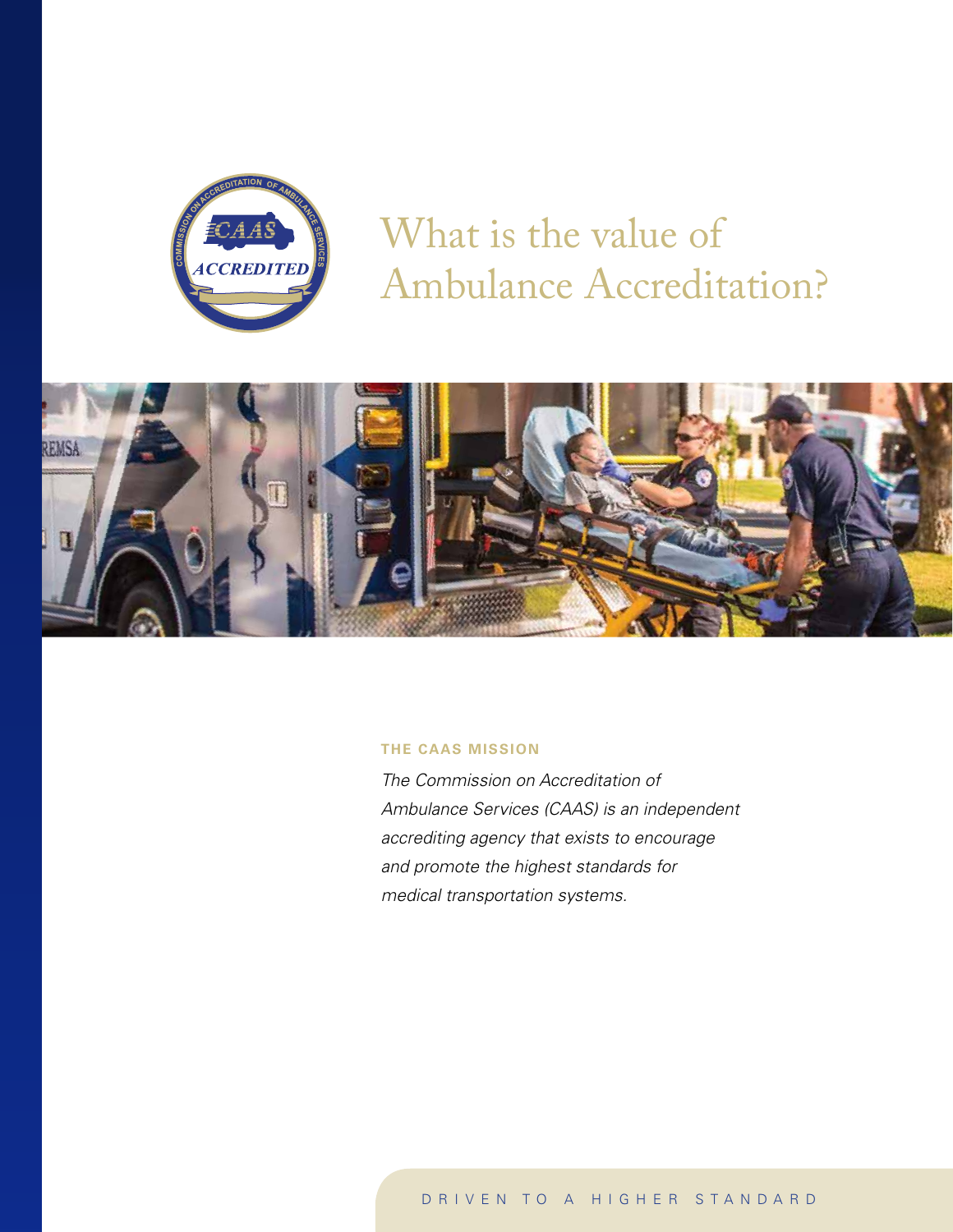

## Questions and Answers About Choosing Quality for Ambulance Providers and Contractors of Ambulance Services

#### **Where did the concept of ambulance accreditation originate?**

EMS began in the United States in the 1970s with federal agencies pressuring the states to establish standards for ambulance services. The term EMS was formalized with the "EMS Systems Act of 1973." Typically, states were able to set only minimum standards necessary for regulation. In 1982, at an American Ambulance Association workshop, the need for comprehensive high-quality standards was identified. A working committee was established, and over the next eight years, standards were developed through consensus of EMS experts from all over the country. In other words, the best EMS thinkers and practitioners, working together, determined those standards that should be met by a quality service. In 1990, an independent Commission on Accreditation of Ambulance Services (CAAS) was established to begin the process of accrediting ambulance services using these quality standards.

**• Through CAAS accreditation EMS agencies are optimally positioned to address the innumerable challenges facing EMS today. This includes tough issues such as risk no legal requirements, fiscal accountability, and patient** *innumerable challenges facing EMS today. This includes tough issues such as risk management, legal requirements, fiscal accountability, and patient safety. CAAS accreditation tells the community that your EMS agency cares enough to meet the "Gold Standard".*"

> *Kathy J. Rinnert, MD, MPH, FACEP, University of Texas Southwestern, Dallas, TX Professor, Department of Emergency Medicine, Director, EMS Fellowship Program, EMS Medical Director*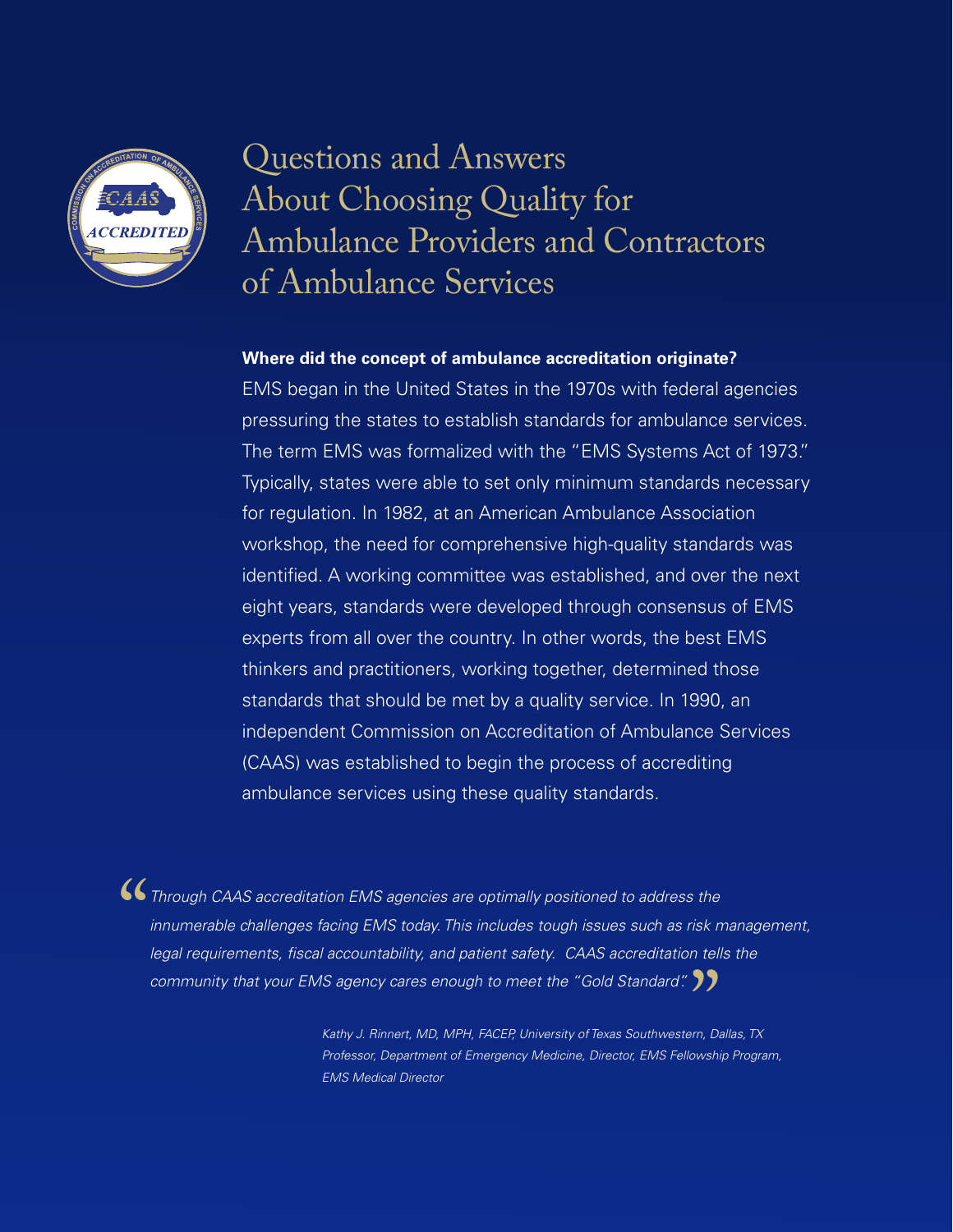*We believe there is great value in having an external party who is well versed in the best practices of EMS put us through our paces. We are a very process oriented organization and find that the CAAS accreditation audit through our paces. We are a very process oriented organization and find that the CAAS accreditation audit is a great way*  to ensure our processes are functioning as designed. There's no better validation of the quality of our processes than the *CAAS accreditation audit. Not only does the CAAS accreditation validate the status of our vital processes, it also provides*  an added level of assurance for the community we serve that they have the right people on the job.

*Joe Penner, Executive Director, Mecklenburg EMS Agency (Medic), Charlotte, NC*



### What do the accreditation standards include?

The standards are very comprehensive, but are flexible enough to relate to agencies regardless of size, scope or service delivery model. There are over 100 of them, covering all aspects of ambulance operations. They include standards for agency management; financial management, budgeting and strategic planning; relations with outside agencies; mutual aid and disaster coordination; community

education and relations; human resources and personnel management, hiring, credentialing, training, problem resolution, and performance evaluations; clinical standards; quality improvement; safe operations and risk management; vehicles, equipment, and facilities; and communications/dispatch.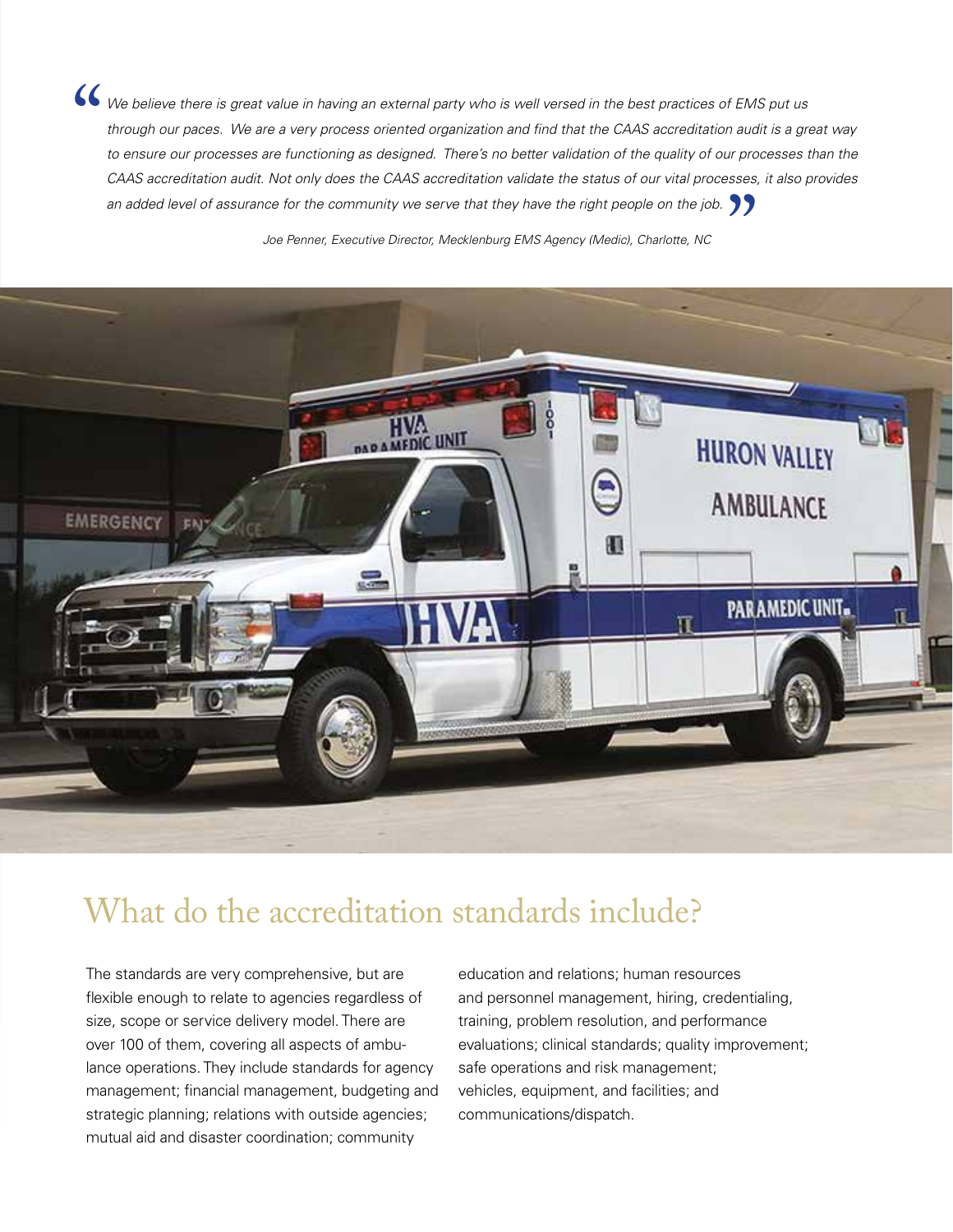### Does accreditation really improve an agency's patient care?

Any ambulance operation can claim it is delivering quality service, but the accredited agency can prove it through its written or documented procedures, systems, and reports. An accredited agency will have proven Medical Director involvement in all matters that affect patient care, from protocol development to vehicle equipment, education programs, training, quality improvement, and response time standards. The accredited agency will have a written continuous performance improvement program tied to its continuing education for all staff. Monitoring and reporting processes identify when problems arise, define what they are, and show how they are resolved through retraining in the agency's performance improvement program. The agency will further show how it tracks these developments for trends and how they analyze them for planned

improvements. The accredited agency will track clinical training and certification of each patient care professional. Response time standards will be defined in writing and will be captured in daily, weekly, monthly, and annual reports. Pre-hospital providers will be properly credentialed for each medical transport run. The accredited agency will have strict procedures for safe handling of patients and their property, for accurate documentation of all patient care, for proper maintenance of all vehicles and medical equipment, for proper cleaning of vehicles and equipment, and for exacting decontamination when required. The accreditation process requires an agency to look closely at every aspect of its operation and to demonstrate through its policies and record keeping that it does as it says.



"*HEMSI uses accreditation to validate to our community we are meeting the standards that will make a difference for our patients. We have experienced a significant benefit internally from the process helping us investigate and appraise ourselves in our operation. We have developed consistency in our processes and refined them by aligning them with our industry's*  **best practices.** 

*Jon Howell, CEO, Huntsville Emergency Medical Services, Inc. (HEMSI), Huntsville, AL*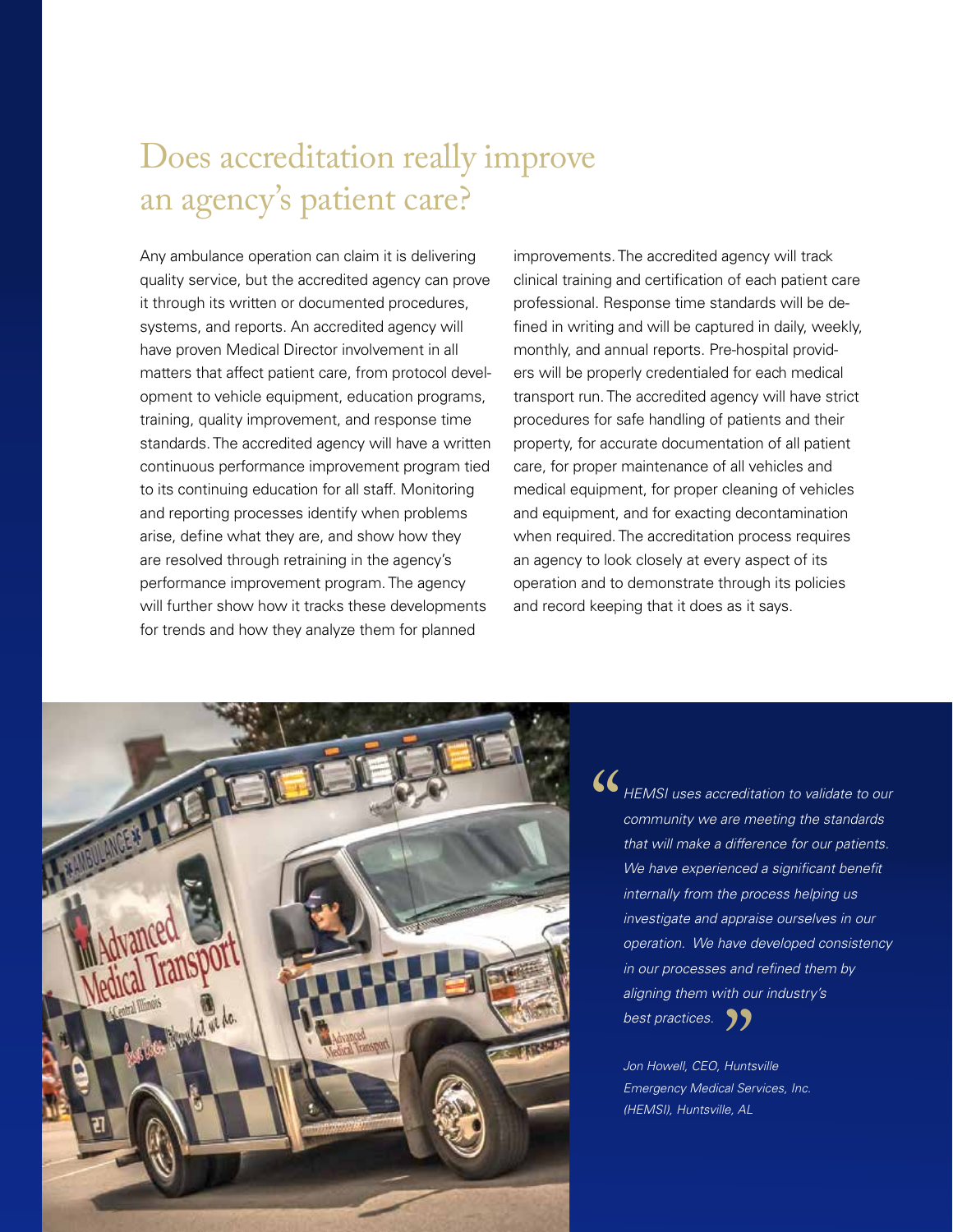

### How does accreditation impact an agency's personnel?

Accredited agencies report a strong feeling of pride among their employees-support staff as well as patient care providers, and they share ownership in their company's success. Employee morale is enhanced by the knowledge that their company has a concern for their safety and training as well as stringent standards for patient care. Recruiting is also enhanced by the fact that quality people gravitate toward quality employers. In an accredited agency, all employment policies are clearly spelled out in terms of benefits, employee evaluations, expected conduct, and grievance procedures. Employees know exactly what to expect from their employers and what they are expected to contribute to the team effort. In an accredited agency, the emphasis is always on quality improvement, providing a positive daily focus.

#### **How does accreditation improve efficiency?**

The accredited agency must be able to clearly delineate its ownership and organizational structure, show that it maintains all required licenses and contracts to do business, demonstrate its strategic planning and budgeting processes, provide evidence of legal review of its policy/procedure manuals, show how it educates its managers and supervisors and maintains all types of records. The accredited agency must clearly show who has financial

responsibility, must prove that its financial records are reviewed at least annually for compliance with Generally Accepted Accounting Principles, have complete accounts receivable records and policies, evidence all insurance coverage to include financial risk issues, and have a written compliance program to address applicable laws relating to Health Care Fraud and Abuse. All policies and programs, as well as changes to them, must be systematically presented to all employees so that everyone in the agency understands and operates under the same rules and procedures.

#### **Are there requirements for relationships with outside agencies?**

A high-quality EMS system depends on cooperation among various types of public safety agencies and all local EMS providers. The CAAS-accredited agency must have preplanned, written processes for dealing with mutual aid requests in which all issues of liability, fees, reciprocity, and communications must be recounted. The agency must also have a written disaster plan to meet the community's emergency needs in catastrophic events, and it must be practiced and evaluated annually.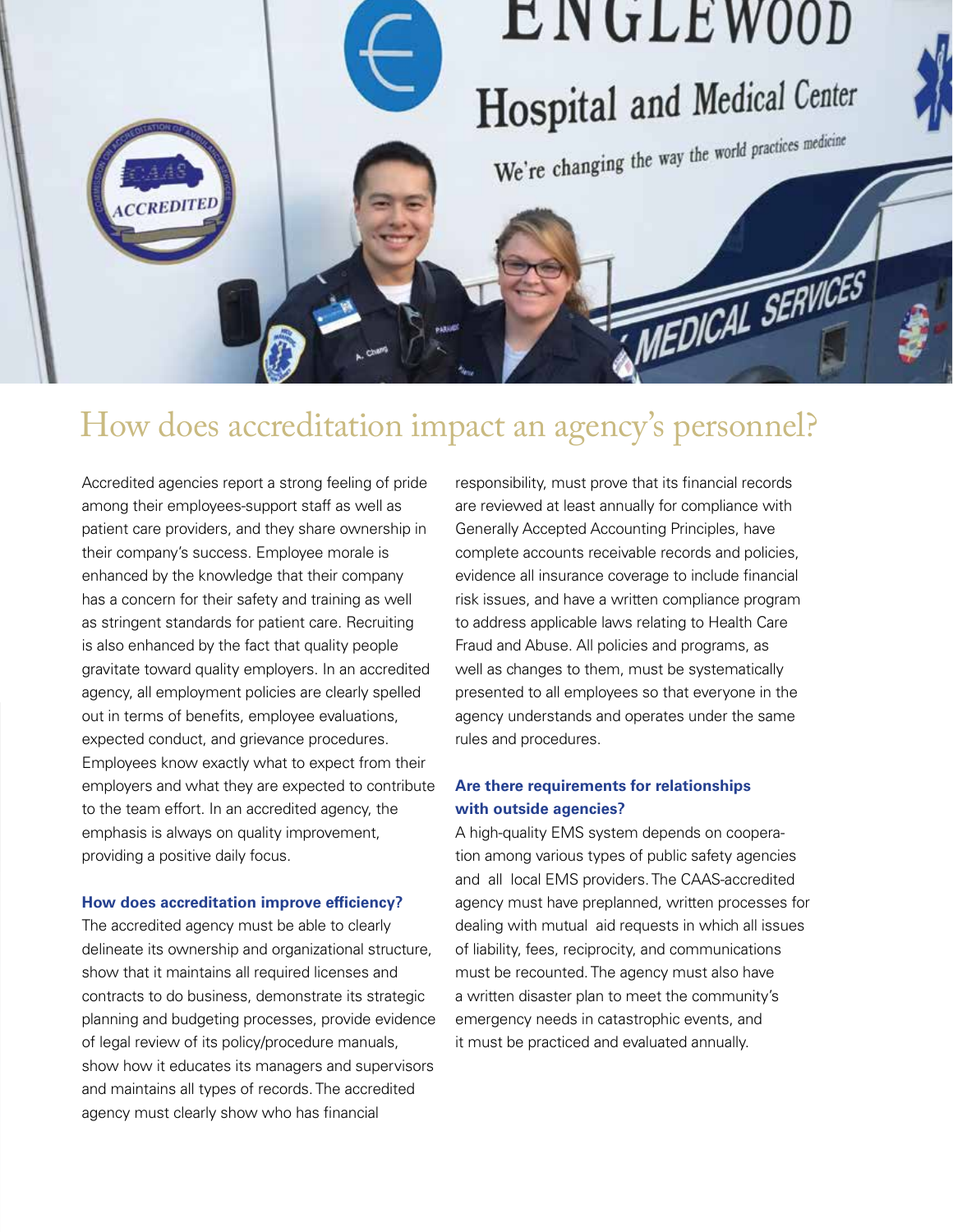

### What about community involvement?

An accredited agency is committed to partnering with communities and health care systems to provide accident prevention and safety education programs. Agency staff participates in public education and safety events. From media, marketing and advertising to written policies for handling complaints, donations, and media inquiries, the accredited agency must demonstrate its role within the community. Since an important aspect of community involvement is diversity, an accredited agency must demonstrate its efforts to assess and address cultural and language diversity within the communities it serves.

#### **Do accredited agencies operate more safely?**

Comprehensive safety standards are required of accredited agencies, shielding patients, the employees, and the agency itself from unnecessary risk. There must be evidence of driving standards, a driver training program, proper use of safety restraints for patients and crews, and strict written policies to follow in case of vehicle crashes and other types of incidents. The minimum requirements for employee safety policies include facility safety, exposure control, scene safety, safe lifting, hazardous materials, employee wellness, safety committee duties, and adherence to all local,

state, and federal requirements. The accredited agency must demonstrate that it reviews and reports all work-related injuries and infectious disease exposures, damage to company property, loss or theft of company property, potential clinical errors, and any suspected civil risks. With the accreditation standards' focus on decreasing risk, an accredited agency functions at the highest possible safety level.

#### **How does accreditation affect the agency's equipment and facilities?**

The accredited agency must prove that its vehicles meet all required federal, state, and/or local specifications and that the vehicles are cleaned and maintained to strict standards. The agency must have a preventive maintenance program, with records of all scheduled and unscheduled maintenance, for both the vehicles and the durable medical equipment inside. It must have policies governing the locking of ambulances, medications, needles and syringes; management of medicines in case of temperature extreme exposures; and proper handling of disposable medical items. The agency's facilities must be clean and meet all relevant safety standards.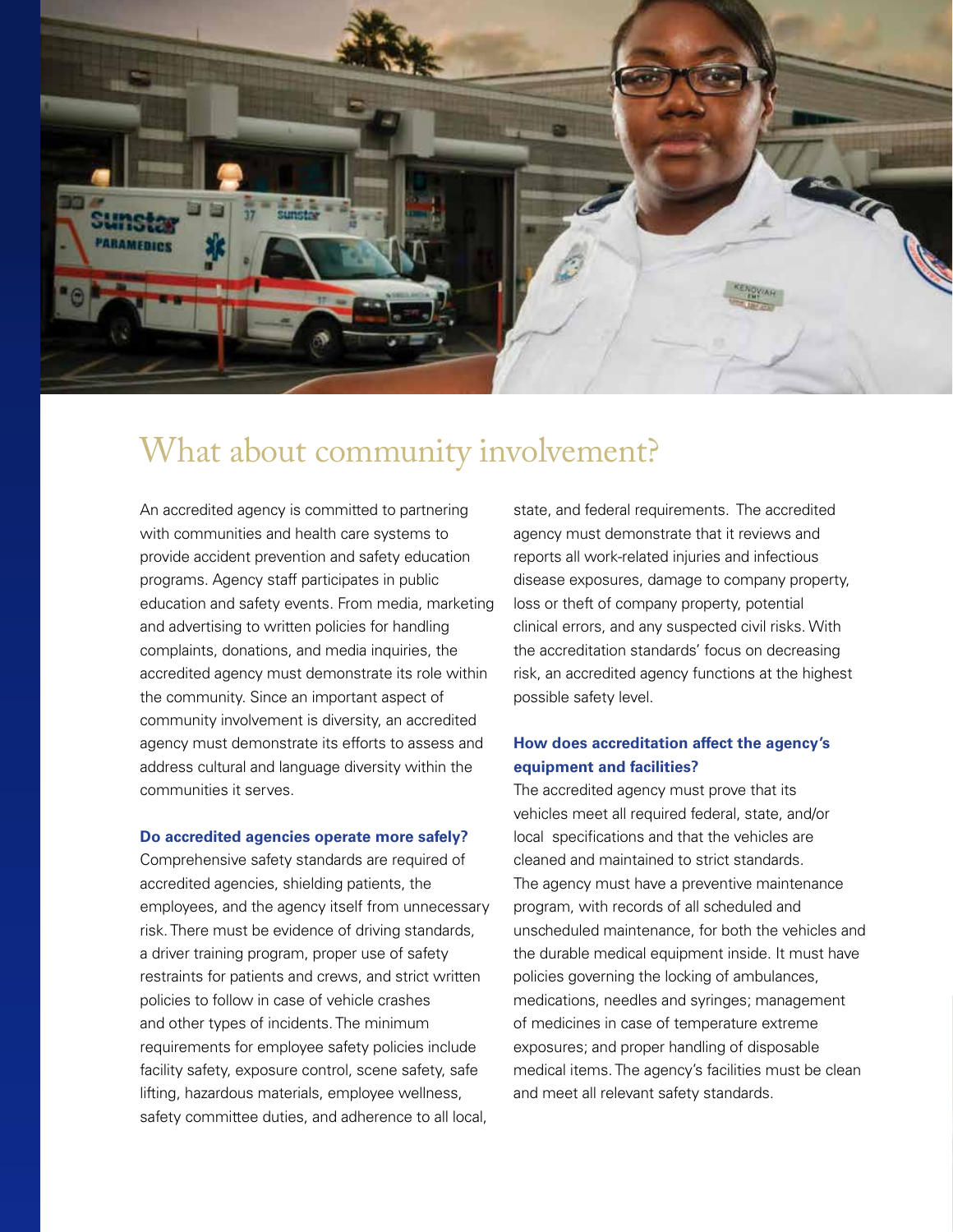# How does accreditation address communications?

Efficient call taking, effective resource deployment, and continuous communications capabilities are required to operate an effective EMS agency. The CAAS-accredited agency must have policies developed and reviewed with input from the Medical Director. Policies include exacting call-taking standards which document time events from time of request through the time the vehicle and crew are returned to service. Crews must be able to communicate instantly with one another and with the dispatch center. All call-takers must be trained as emergency medical dispatchers capable of providing pre-arrival instructions. All radio licenses must be current and displayed. There must be a thoroughly documented system for testing and maintenance of equipment and back-up power. The communications program requires ongoing, inter-agency dialogue to facilitate improved relationships and service coordination, and the agency must evidence prospective, concurrent, and retrospective initiatives designed to improve the service provided under their CQI program.



#### **Do oversight agencies look seriously at accreditation?**

Yes, many states have already recognized accreditation in their EMS Iicensure requirements. Numerous other states are seriously considering similar requirements. In addition, many EMS and hospital facility contracts now include language that requires ambulance providers to have and maintain CAAS accreditation in order to bid or to be considered as a viable candidate. As the number of accredited agencies continues to expand nationally, it is believed that more state EMS agencies, healthcare systems, cities and counties will look to CAAS accreditation as the "gold standard."

**The value of CAAS Accreditation for the Henderson Fire Department cannot be fully described, other than stating that it is our "secret weapon" to meeting the continuous challenge of excellence. The standards help us to en** that it is our "secret weapon" to meeting the continuous challenge of excellence. The standards help us to ensure that we are consistently meeting or exceeding the highest expectations of our citizens and the industry. Since our *first accreditation in 1999, the CAAS Accreditation process has proven itself over and over again as the number 1 planning tool in our "quality toolbox". The Henderson Fire Department deeply values the commitment to excellence that CAAS stands for, and we look forward to living up to that challenge in the future.*"

*Scott Vivier, Deputy Fire Chief – Support, City of Henderson Fire Department, Henderson, NV*

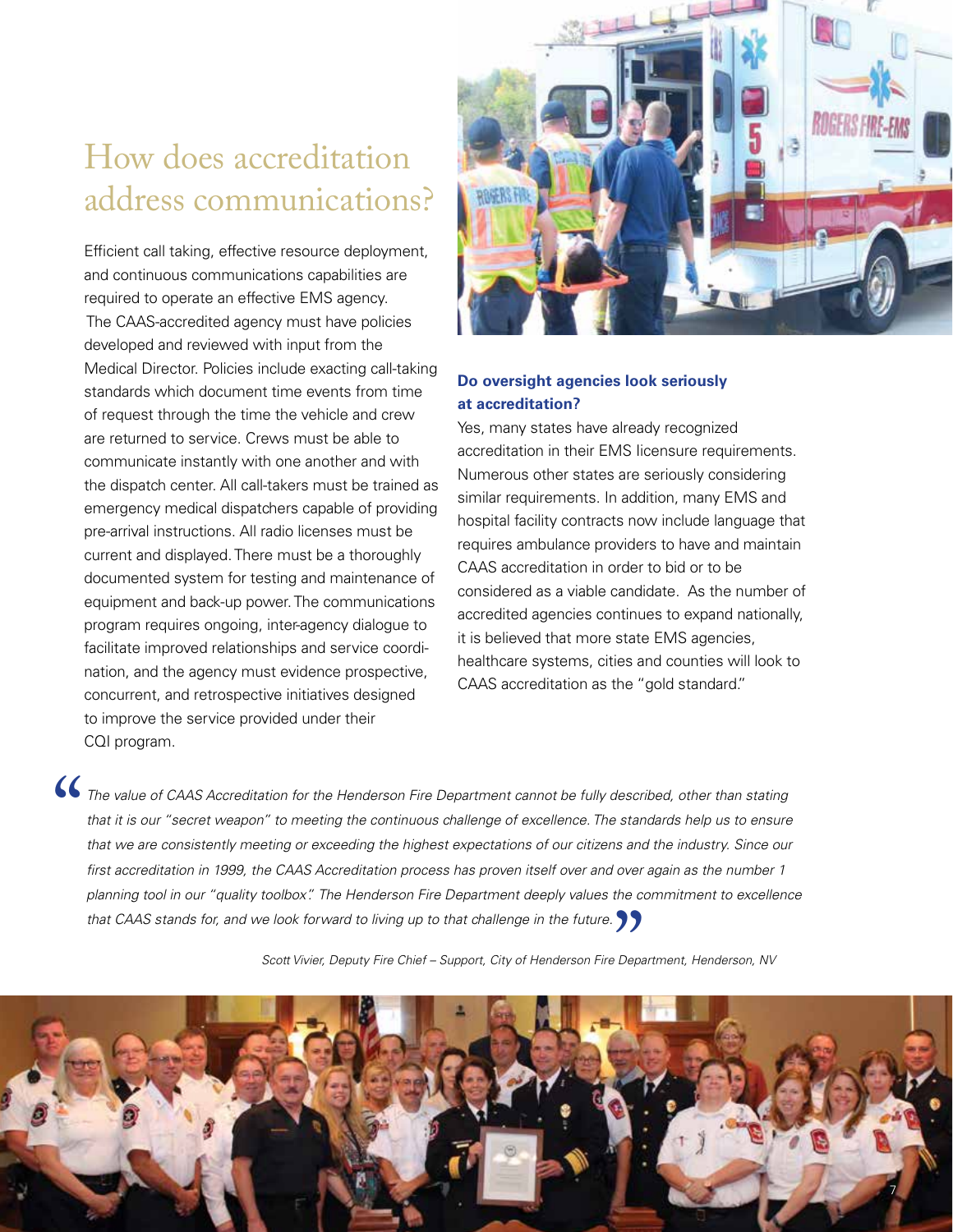### What's involved in the CAAS Accreditation?

The process begins with a serious self-assessment of an EMS agency, comparing its operations to the accreditation standards. The agency then purchases an application package that guides them through the process of developing supporting documentation. The documentation is submitted to CAAS for an off-site review to determine the level of compliance of the paperwork submitted. An on-site review by a team of EMS experts, including a board certified emergency physician, spends at least two days at the agency to review all operational aspects of the service. Agencies report that this experience alone is worth far more than the costs of accreditation. The site review team then generates a report to CAAS. When all standards are successfully achieved, the agency 's report and follow-up material goes before the Panel of Commissioners, an independent, impartial group of individuals from EMS law, business, and healthcare, for accreditation determination.



#### **How long does it take to complete an application?**

There is no definable time frame for an agency to prepare for and compile its accreditation materials. This often depends on the agency's willingness and commitment to make organizational change. Some agencies have been able to complete everything for submission in about six months. Others have taken much longer. On average, it takes about 12-16 months to prepare all the paperwork, institute policies, and provide proof that policies are being met within the agency. Agencies usually appoint a CAAS Coordinator, and allow the coordinator to organize committees of individuals within the organization to contribute a portion of the overall work. Sharing the preparation ensures that everyone in an organization has an opportunity to contribute and provides buy-in for the accreditation.

#### **Are there any real benefits of accreditation to the agency?**

The internal value of going through accreditation process can be realized almost as soon as the agency begins. The self-evaluation process and subsequent organizational changes increase operational efficiency and performance while decreasing risk and liability. The CAAS standards are comprehensive and cover all aspects of the organization: clinical, administrative, operations, vehicle and facility maintenance, performance safety and compliance, communications and financial accountability. The process requires that an agency evaluates itself against these standards and to make organizational changes that result in overall improvement across the spectrum of the organization.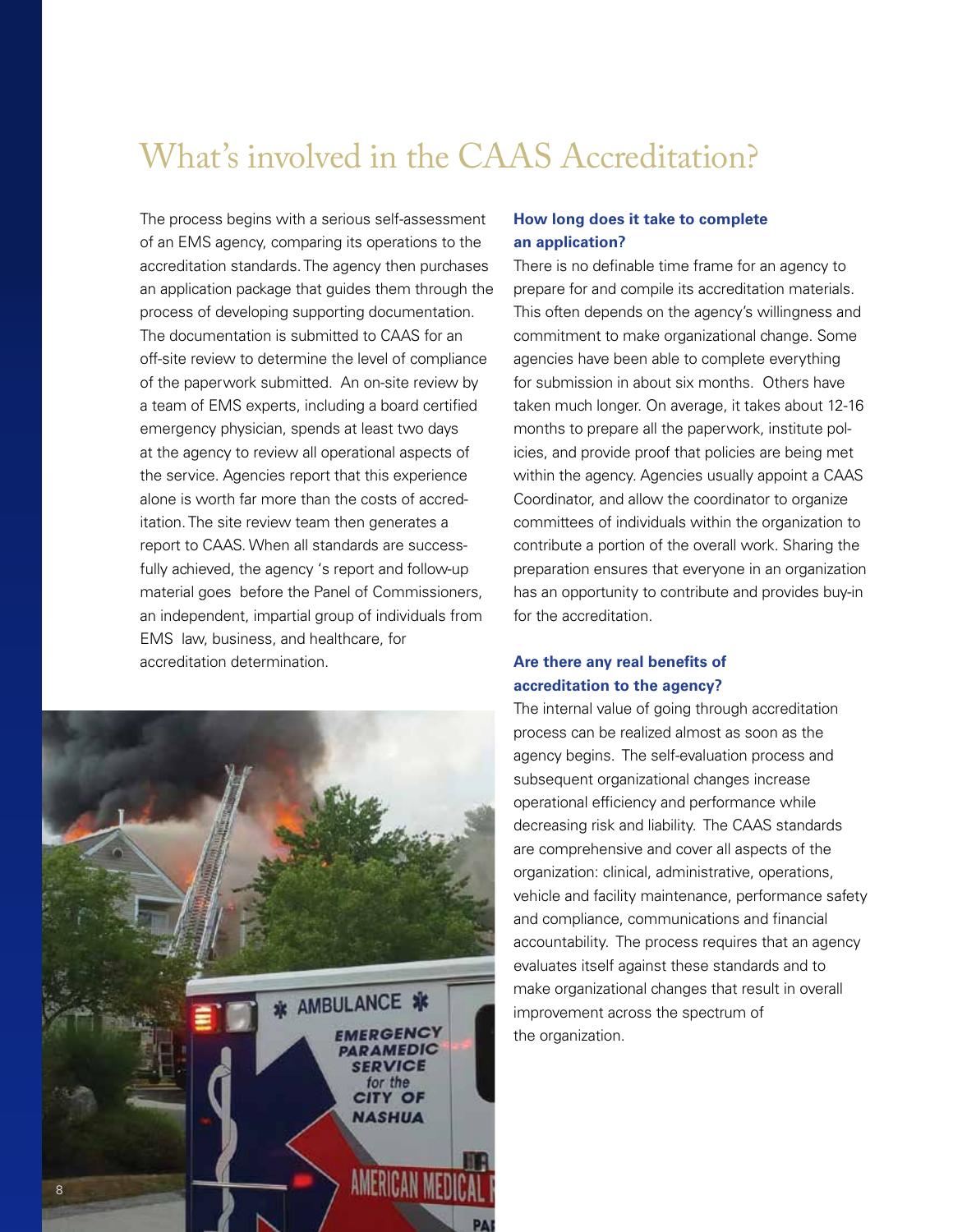

There is also an external value to accreditation. The CAAS-accredited agency capitalizes on its distinction. Its peers and the medical community recognize it as having achieved the gold standard. Accreditation is often used to negotiate improved insurance rates due to decreased liability. In fact, the standards are sometimes used in defense of lawsuits. Many agencies use accreditation as a competitive edge in bidding for contracts. Municipal agencies have found accreditation to be helpful in gaining funding from elected officials or city government for new equipment or initiatives. The accredited agency's solid involvement in community education and community relations can be highlighted effectively in the media to the agency's advantage. Accredited agencies attract high caliber employees and show marked improvement in employee retention. More than anything, achieving accreditation is thought to be its own reward by most accredited agencies.

The CAAS accreditation process is a journey of discovery-What are we doing right? What are our weaknesses? How can we improve our operations and patient care? Without exception, agencies report that they are much improved for having gone through the process.

#### **Is there help available?**

Some agencies prefer to hire an outside consultant to assist with the preparation of accreditation materials. Others use peer reviewers from similarly configured accredited agencies to conduct a practice review. One of the best ways to learn about the process and how to begin, is to attend one of the CAAS accreditation seminars which are held at least twice per year at announced locations. In addition, CAAS has established a helpline specifically designed to answer any questions regarding the CAAS standards or the accreditation process. You can also visit our website at www.caas.org where you will find even more information about CAAS, register for upcoming seminars and webinars, and benefit from helpful resources such as our Ask CAAS and networking features.

> **CAAS** is not the cheapest way to be in the<br>ambulance business. It's the RIGHT way!<br>Every member of our organization believes<br>stronger now than ever before *ambulance business. It's the RIGHT way! Every member of our organization believes this stronger now than ever before.*

*Donald Lee McCown, Jr., CO, Compliance,*  "<br>"), Cor<br>ce, An *Medshore Ambulance Service, Anderson, SC*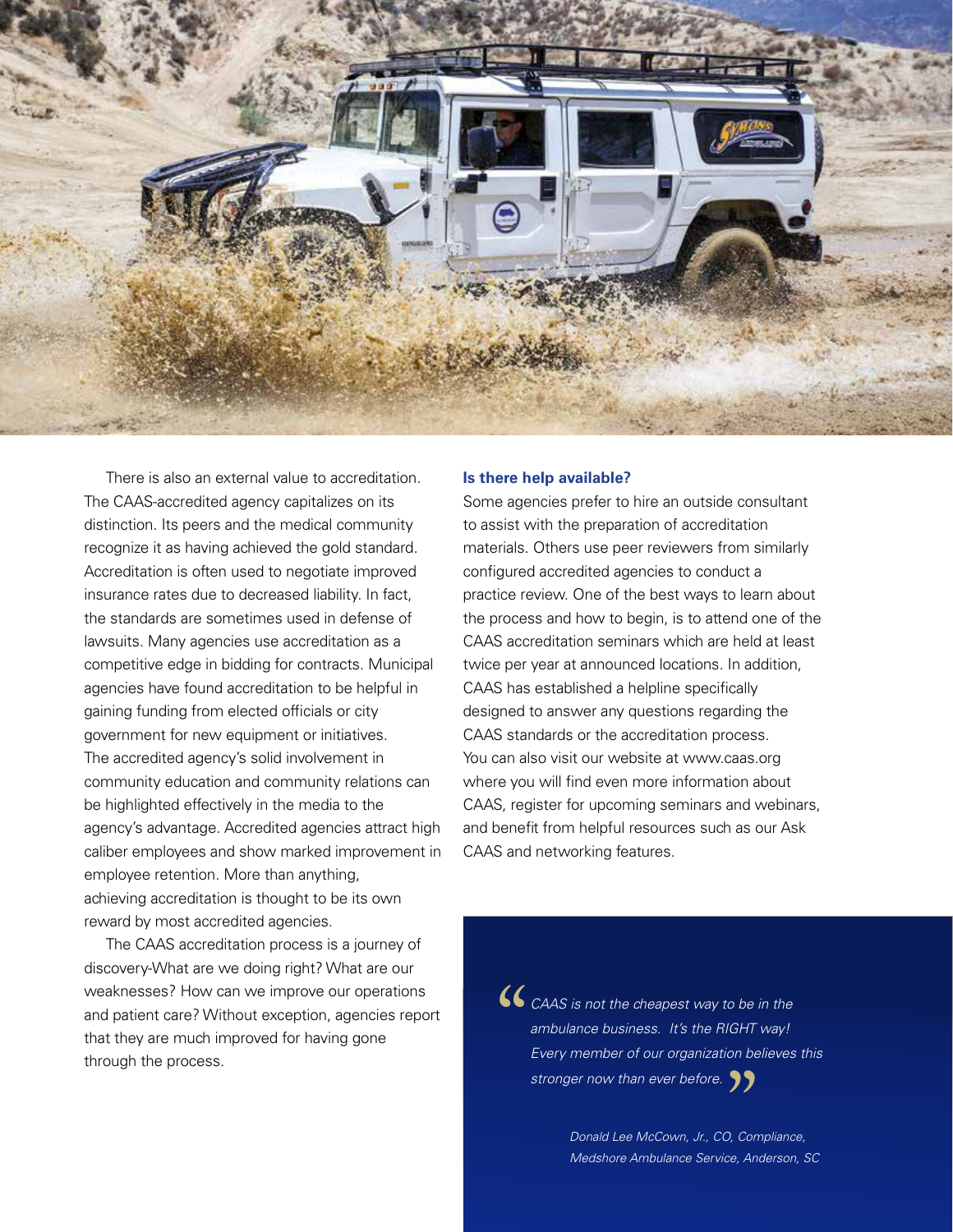

## Why should contractors choose to work with an accredited agency?

There is comfort in knowing that your provider meets the highest national standards for the medical transportation industry-standards that often exceed those of local and state EMS regulatory bodies. In fact, the CAAS standards can serve as a guide in evaluating contract service bids. Using a CAAS-accredited agency ensures that your community will receive first-rate patient care. Agency personnel are properly trained and credentialed and ambulances and equipment are meticulously stocked and maintained.

CAAS-accredited agencies' detailed record-keeping and analysis ensures that they are meeting your local emergency response plan. Because accreditation leads to improved claims processing and reimbursement procedures, your liability is

decreased. (CAAS-accredited agencies have actually used the standards in defense of lawsuits.) CAAS-accredited agencies' mutual aid agreements ensure that they will be ready to play an active role in any disaster that could befall your community.

CAAS' demanding standards cover all organizational and financial management practices to assure greatest efficiency in your business dealings. CAAS-accredited agencies are committed to partnering with their communities and healthcare systems in providing prevention and safety education programs. Last, but not least, you can count on continuous quality improvement in your ambulance service. Consistent quality improvement at all operational levels is the ultimate goal and higher duty of the CAAS-accredited agency.

Seeking CAAS accreditation seemed to be a natural extension of our commitment to providing a higher level of emergency medical services to our communities and our patients. The accreditation process has served as the singl *emergency medical services to our communities and our patients. The accreditation process has served as the single most effective way of educating our managers and field staff of the need to continually evaluate and improve our organization's performance.*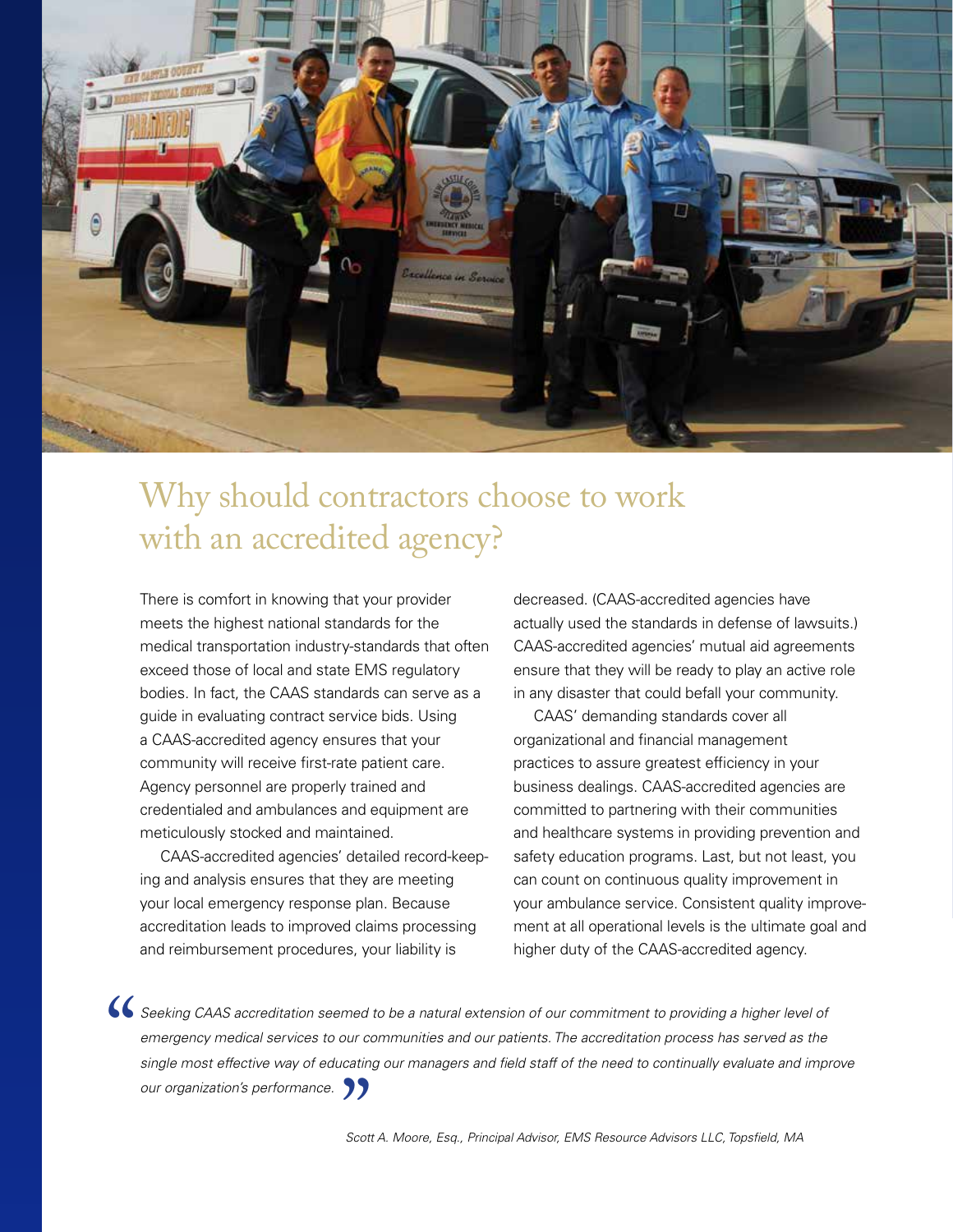### **When Contracting for Ambulance Services, Here's What CAAS Accreditation Means to You**

- Your provider meets the highest national standards set for the medical transportation industry
- Your community receives first-rate patient care
- Your liability is decreased
- Your community's emergency needs are met in a timely way
- Efficient management practices are followed in all areas of your provider's company
- Your community will receive support for its safety and education programs
- Quick response to community catastrophic events is assured
- You can count on continuous quality improvement in your ambulance service

**••** The CAAS standards guarantee high quality in all aspects of ambulance service operation<br>
while recognizing creativity and individuality in the way those standards are met.<br>
David Habben CAAS Site Reviewer Boise ID *while recognizing creativity and individuality in the way those standards are met.* "<br>"

*David Habben, CAAS Site Reviewer, Boise, ID*